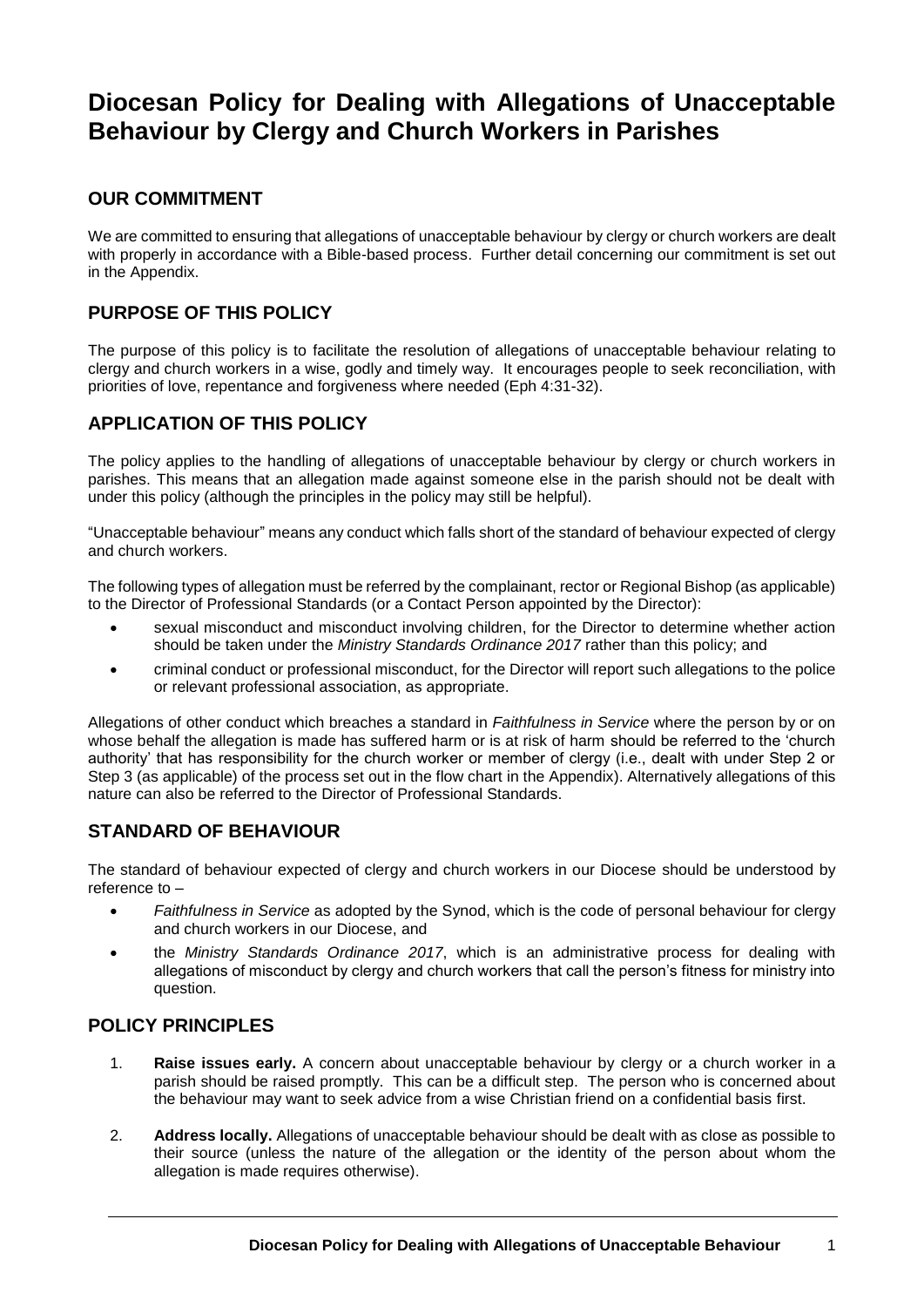- 3. **Openness.** Anonymous allegations or allegations made by a person who wishes to remain anonymous cannot be dealt with under this policy.
- 4. **Fairness.** Allegations of unacceptable behaviour should be treated seriously and sensitively. They should be dealt with promptly, having due regard to procedural fairness. Procedural fairness includes the person about whom the allegation is made –
	- being informed of the allegations,
	- being provided with a reasonable opportunity to respond,
	- being treated without bias, and
	- being aware of progress in dealing with the allegation.
- 5. **Confidentiality.** This is important to safeguard the integrity of the process. Information or records relating to an allegation should be stored securely and only used for the purposes for which they were collected. However there are exceptions. If a matter is dealt with under Step 3 the Regional Bishop will notify the PSU of the date he receives the allegation and the name of the person against whom it is made, but nothing more. In this way the PSU will be able to see if a person is the subject of repeated allegations and notify the Regional Bishop accordingly. Serious allegations may need to be referred to the police or a government authority. Certain allegations or information may need to be referred to a professional body or the Professional Standards Unit of the Diocese. Further details are contained in the Notes in the Appendix.
- 6. **No victimisation.** No one making an allegation, or associated with an allegation or a person making an allegation, should be victimised.
- 7. **No trivial complaints.** Trivial, malicious or false allegations must not be made.
- 8. **Support.** Both parties to an allegation should receive appropriate information, support and assistance in resolving the matter.
- 9. **Bible-based principles.** Where possible and appropriate, allegations should be dealt with by discussion, cooperation and conciliation consistent with biblical principles. Conciliation aims to reach a mutually acceptable outcome which is fair and effective. It also aims to minimise the potential for on-going damage to relationships, and to help the ministry of the parish to continue effectively.
- 10. **Voluntary conciliation.** Conciliation is intended to be a non-legal alternative for dealing with allegations of unacceptable behaviour. It should only be used when both parties freely agree to conciliate without legal representation and to preserve the confidentiality of the conciliation process.
- 11. **Support persons.** At any meeting during a conciliation process, either or both parties may be accompanied by a support person. A support person may speak with the permission of the person they are supporting (unless the conciliator asks them not to speak, in order to facilitate the process).
- 12. **Reparation.** To resolve a matter meaningfully, sometimes an act of reparation (such as an apology) is needed from the person about whom the allegation is made. Sometimes, in the course of resolving a matter, the person making an allegation may understand better why certain actions were taken and accept that the actions were not unacceptable behaviour even if they don't agree with them.
- 13. **Protection.** It is not always appropriate to deal with an allegation by conciliation or solely by conciliation. For example, if an allegation raises questions about a person's fitness for ministry that are more properly handled under the *Ministry Standards Ordinance* 2017 or there is concern that a conciliation process could give rise to a risk of harm to a participant. If so, other options for dealing appropriately with the allegation must be considered.

### **MODEL PROCEDURES**

The model procedures (and accompanying notes) for dealing with allegations of unacceptable behaviour under this policy are set out in the Appendix.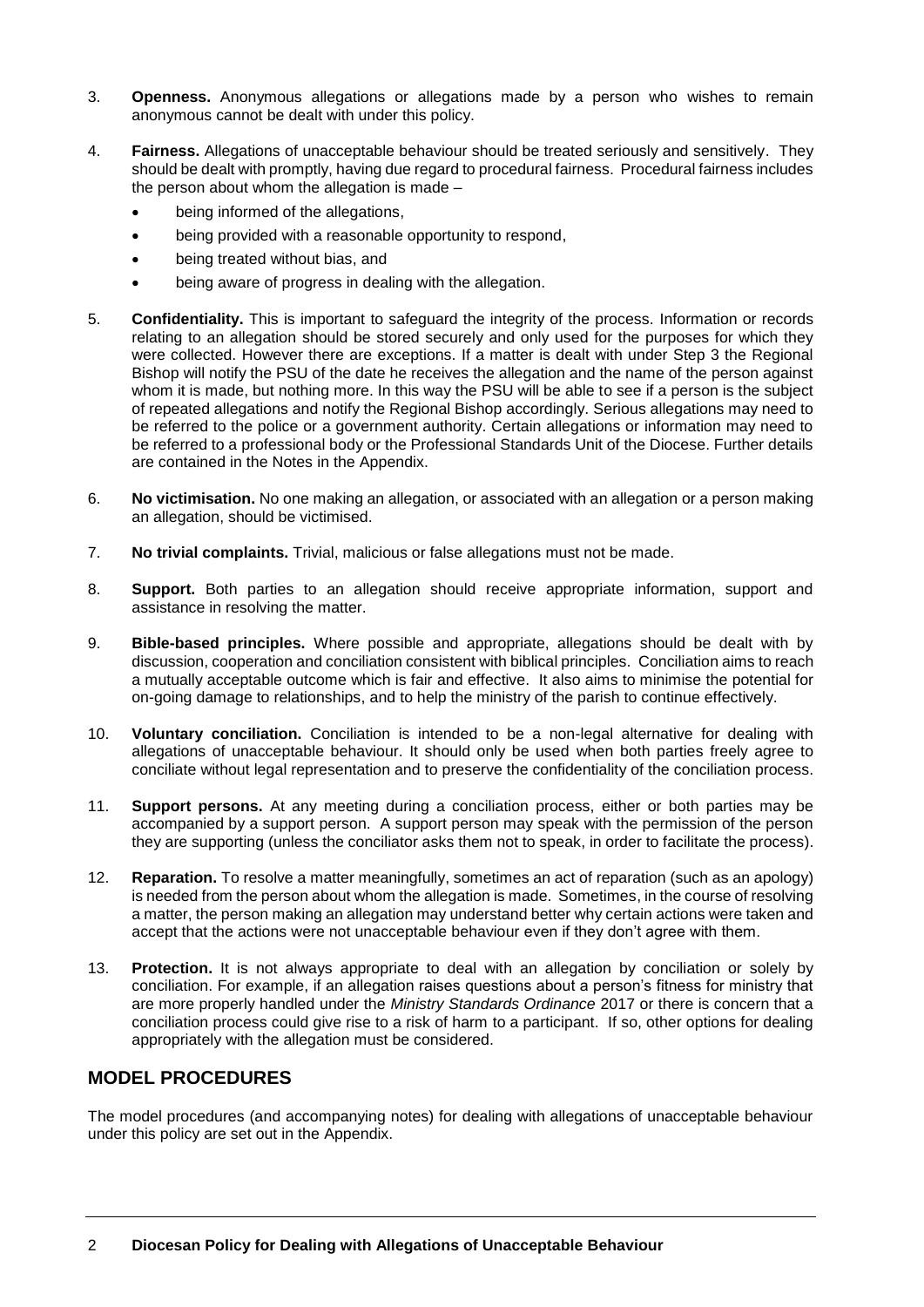### **APPENDIX**

# **A. STATEMENT OF COMMITMENT**

The Bible says a lot about the responsibilities of Christian life and leadership, especially about grievances between Christians. The Bible expects high standards of Christian leaders (Mark 10:42-45; 2 Timothy 2:14-26; Titus 1:5-9; James 3:1-2; 1 Peter 5:1-4). In particular, 1 Timothy 3:2-3 says – *Now the overseer is to be above reproach, faithful to his wife, temperate, selfcontrolled, respectable, hospitable, able to teach, not given to drunkenness, not violent but gentle, not quarrelsome, not a lover of money.* (NIV) Christians are to honour those God has placed in positions of authority (1 Timothy 5:17-20; Hebrews 13:7, 17). For example, 1 Thessalonians 5:12-13 says – *Now we ask you, brothers and sisters, to acknowledge those who work hard among you, who care for you in the Lord and who admonish you. Hold them in the highest regard in love because of their work. Live in peace with each other.* (NIV) Underlying all this – especially in the face of a grievance – are the priorities of love, repentance and forgiveness (Matthew 18:15-17; Galatians 5:22-6:4; Colossians 3:12-14; James 1:19-21). Ephesians 4:31-32 says – *Get rid of all bitterness, rage and anger, brawling and slander, along with* 

*every form of malice. Be kind and compassionate to one another, forgiving each other, just as in Christ God forgave you.* (NIV)

Everyone in a position of leadership in our parishes is expected to exercise authority in a godly way. And we thank God for the godly leadership of both clergy and church workers in the Diocese.

But we also recognise that sometimes authority can be exercised in an unacceptable way.

This can cause significant damage to relationships, undermine ministry and ultimately bring the gospel of our Lord Jesus into disrepute.

We are committed to ensuring that allegations of unacceptable behaviour are dealt with properly. An important part of this commitment is to have a process to encourage people to raise allegations of unacceptable behaviour by clergy and church workers in parishes, knowing that the allegations will be –

- treated seriously and sensitively, and
- dealt with promptly, fairly and effectively.

We affirm that faithful Christian leadership sometimes means clergy and church workers make decisions with which some people disagree or are offended by. Christian leadership like this can be a necessary part of growing our churches. In itself, it should not give rise to an allegation of unacceptable behaviour under this policy.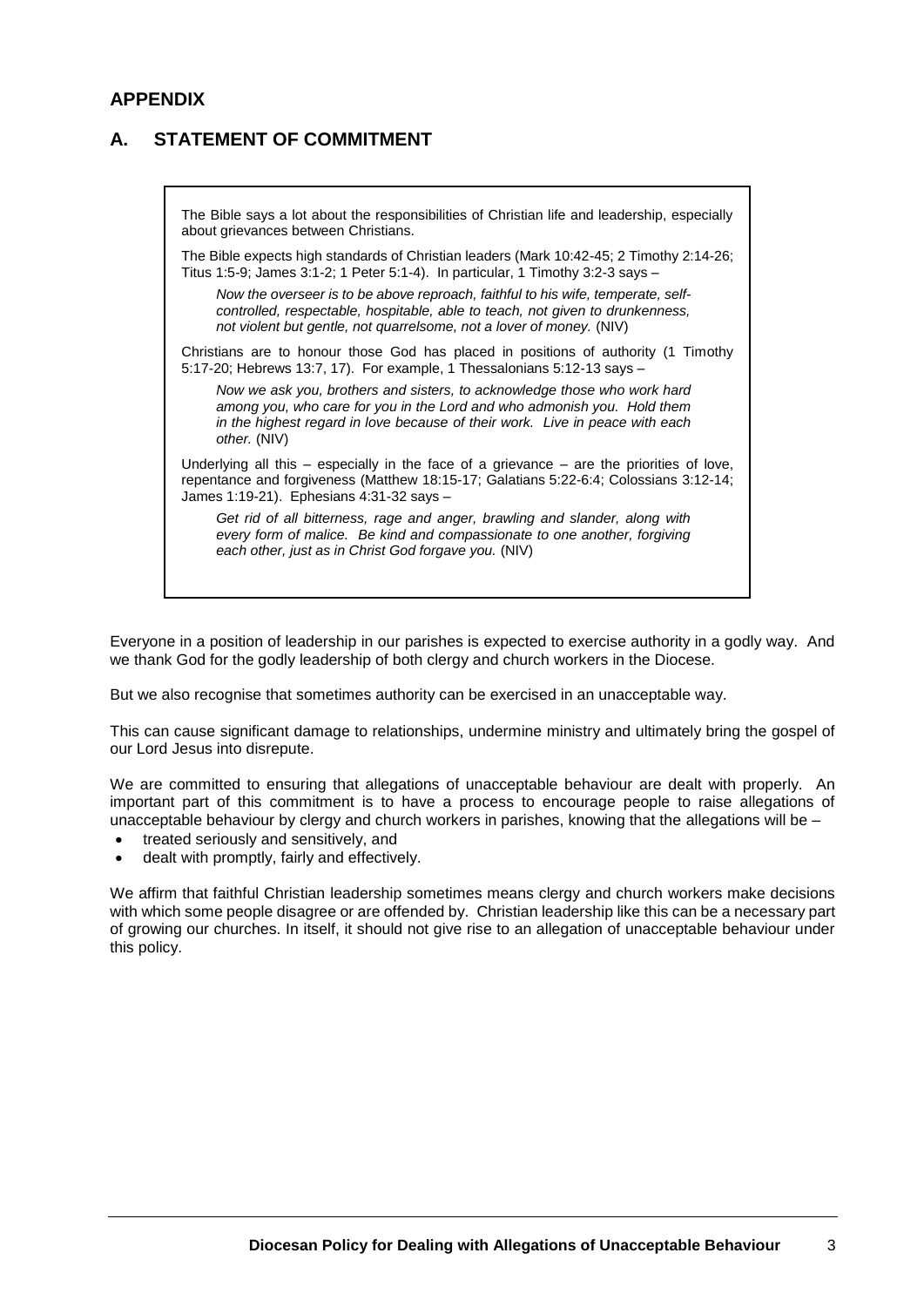# **B. MODEL PROCEDURES FOR DEALING WITH ALLEGATIONS OF UNACCEPTABLE BEHAVIOUR**

Parties should have regard to the policy principles in using these procedures. The 'notes' in the flowchart refer to the accompanying notes for these procedures at Appendix C. Please note that the complainant may AT ANY TIME refer the matter to the Director of Professional Standards to be dealt with under the Ministry Standards Ordinance 2017.

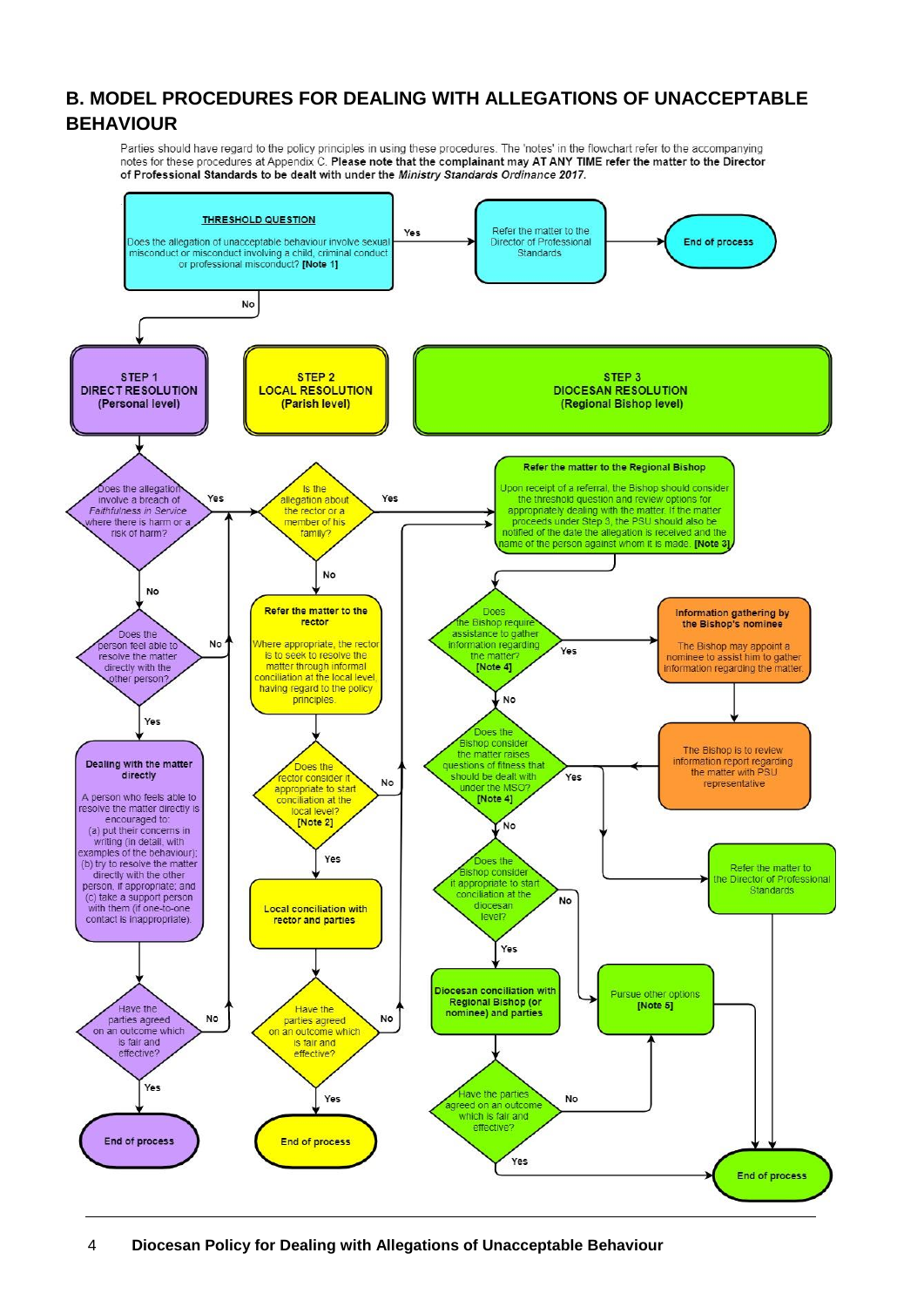### **C. ACCOMPANYING NOTES FOR MODEL PROCEDURES FLOWCHART**

#### **Note 1. Threshold question**

The complainant, rector or Regional Bishop (as applicable) must promptly notify the Director of Professional Standards if they consider that the allegation involves:

- (a) sexual misconduct or misconduct involving children; or
- (b) criminal conduct, including sexual abuse or child abuse, and allegations of professional misconduct.

Unless the Director indicates that the matter may be dealt with under this policy, any further action in relation to the matter under this policy must cease.

#### **Note 2. Local resolution – conciliation by the rector**

The rector should not start or otherwise undertake conciliation of any matter at the local parish level if, having made due enquiry, the rector considers:

- (a) it is not appropriate to deal with the allegation this way, for example because of its seriousness, because of the relationship between the parties or due to having a conflict of interest;
- (b) there is no reasonable prospect of resolving the matter this way, for example because one party refuses to participate in a conciliation; or
- (c) the allegation is trivial, malicious or demonstrably false.

If the rector does not start (or otherwise ends) a conciliation process at the parish level, he should provide written reasons to the complainant and inform the complainant that they may refer the matter to the Regional Bishop. The rector should also store any records relating to the matter in a confidential file.

#### **Note 3**. **Diocesan resolution** – **referral of matter to the Regional Bishop**

If a matter is referred to the Regional Bishop, the Regional Bishop should reconsider the threshold question again and satisfy himself that the matter does not need to be referred to another body or person. If applicable, he should also consider whether the matter has been adequately considered under Steps 1 and 2. If the matter is to proceed under Step 3, the Regional Bishop should notify the PSU of the date he received the allegation and the name of the person against whom it is made, but nothing more. The Regional Bishop should then pursue appropriate options with the agreement of the complainant to assist in resolving the matter.

As the first step, the Regional Bishop should consider whether to engage the Parish HR Partner or appoint another nominee (e.g., the Regional Archdeacon) to undertake the task of gathering information regarding the allegation and producing a report. There may be reasons for not gathering information; for example, if the material facts are substantially agreed or if the Regional Bishop considers that time is of the essence in resolving the matter. The information report produced by the Parish HR Partner or other nominee will make only findings of fact regarding the matter. The report will not determine whether the allegation has been substantiated or make any recommendations to deal with the allegation.

Once the Regional Bishop receives the information report, he will review the report with a representative of the Professional Standards Unit and identify appropriate options to assist the complainant in resolving the matter. The PSU may note that a grievance has been raised against the church worker or member of clergy under the policy, but will not have access to the information report or keep other records concerning the matter even if the matter is referred for action under the *Ministry Standards Ordinance 2017*.

As part of the review, the Regional Bishop should consider whether the matter raises questions about the person's fitness for ministry. If so, the matter should not be resolved through conciliation (other than where it forms part of the process under the *Ministry Standards Ordinance 2017*). This is because in such instances the matter raises broader considerations than resolving a grievance between the parties and raises questions about whether the person's ministry should be made subject to limitations or otherwise regulated.

#### **Note 4. Diocesan resolution – conciliation of matter**

The Regional Bishop should seek to facilitate resolution between the parties by mutual agreement using a conciliation process unless he, having made due enquiry, considers that conciliation is not appropriate (see Note 3 above). As part of this, the Regional Bishop should confirm with the complainant that they do not wish to have their complaint dealt with under the *Ministry Standards Ordinance 2017*.

If the Regional Bishop does not start (or otherwise ends) a diocesan conciliation process, he should provide written reasons to the complainant and pursue other options for dealing with the matter, if appropriate. He should also store any records relating to the matter in a confidential file.

#### *Diocesan conciliation process*

The Regional Bishop may conciliate the matter (with the parties' agreement) or appoint another person with the agreement of the parties. Any conciliation process must be conducted in accordance with the principles contained in this policy.